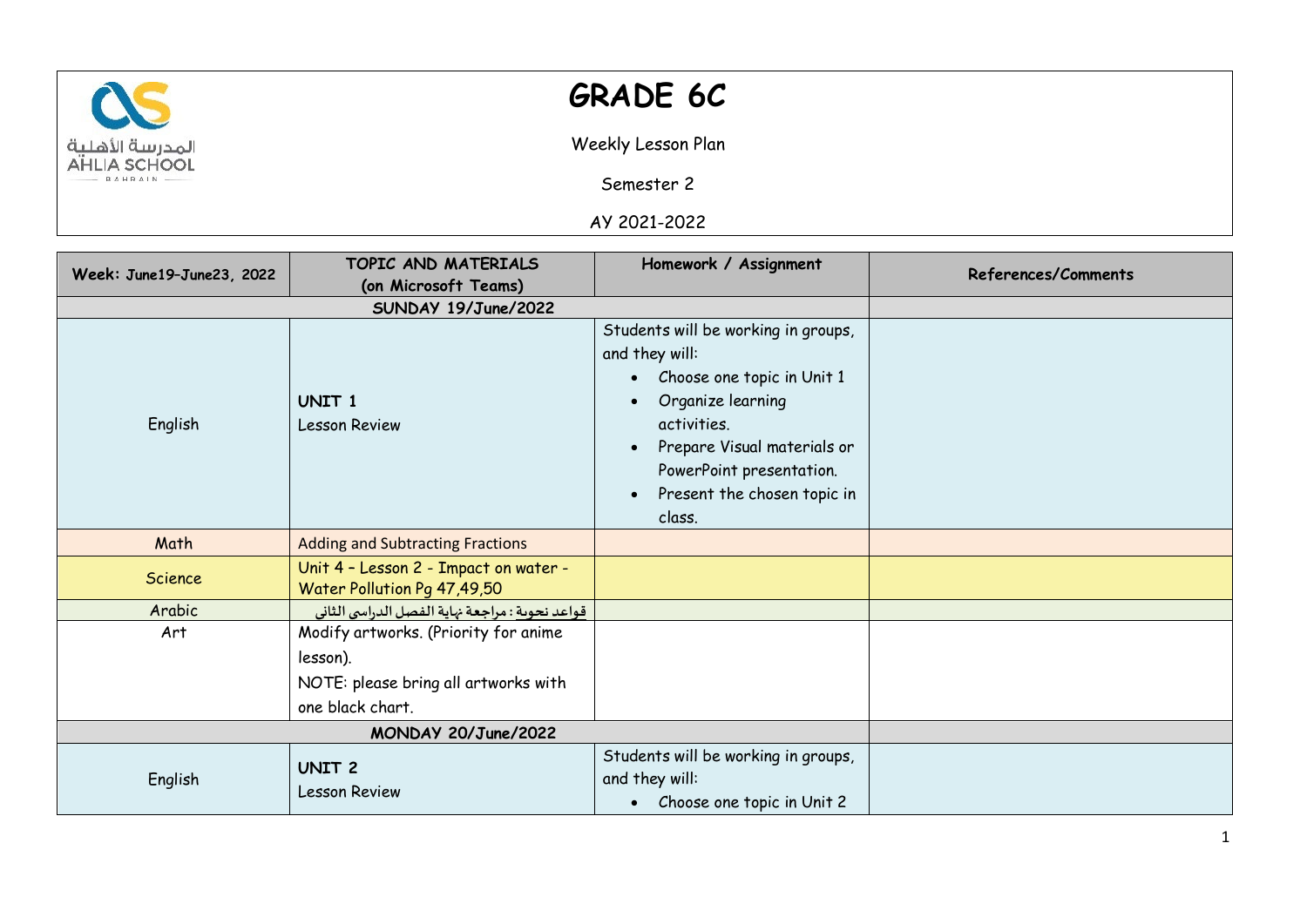|                      |                                                                                                                                                                     | • Organize learning<br>activities.<br>Prepare Visual materials or<br>$\bullet$<br>PowerPoint presentation.<br>Present the chosen topic in<br>$\bullet$<br>class.                                                                                                   |  |
|----------------------|---------------------------------------------------------------------------------------------------------------------------------------------------------------------|--------------------------------------------------------------------------------------------------------------------------------------------------------------------------------------------------------------------------------------------------------------------|--|
| Math                 | <b>Adding and Subtracting Fractions</b><br>(continuation)                                                                                                           |                                                                                                                                                                                                                                                                    |  |
| Science              | Unit 4 - Lesson 2 - Impact on water -<br>Solid waste, Excess sediments, Excess<br>Nutrients-<br>How can we monitor and minimize<br>human impact on water? Pg 53, 55 |                                                                                                                                                                                                                                                                    |  |
| Arabic               | تابع مراجعة نهاية الفصل الدراسي الثاني                                                                                                                              |                                                                                                                                                                                                                                                                    |  |
| Life Skills          | Classroom clubs                                                                                                                                                     |                                                                                                                                                                                                                                                                    |  |
| P. E.                | Fitness test                                                                                                                                                        |                                                                                                                                                                                                                                                                    |  |
| TUESDAY 21/June/2022 |                                                                                                                                                                     |                                                                                                                                                                                                                                                                    |  |
|                      |                                                                                                                                                                     |                                                                                                                                                                                                                                                                    |  |
| English              | UNIT <sub>3</sub><br><b>Lesson Review</b>                                                                                                                           | Students will be working in groups,<br>and they will:<br>Choose one topic in Unit 3<br>Organize learning<br>$\bullet$<br>activities.<br>Prepare Visual materials or<br>$\bullet$<br>PowerPoint presentation.<br>Present the chosen topic in<br>$\bullet$<br>class. |  |
| Math                 | Multiplying and Dividing Fractions                                                                                                                                  |                                                                                                                                                                                                                                                                    |  |
| <b>Science</b>       | Unit 4 - Lesson 2 - Impact on water -<br>Lesson Review- Pg 56, 57                                                                                                   |                                                                                                                                                                                                                                                                    |  |
| Arabic               | تابع مراجعة نهاية الفصل الدراسي الثاني                                                                                                                              |                                                                                                                                                                                                                                                                    |  |
| Life Skills          | Classroom clubs                                                                                                                                                     |                                                                                                                                                                                                                                                                    |  |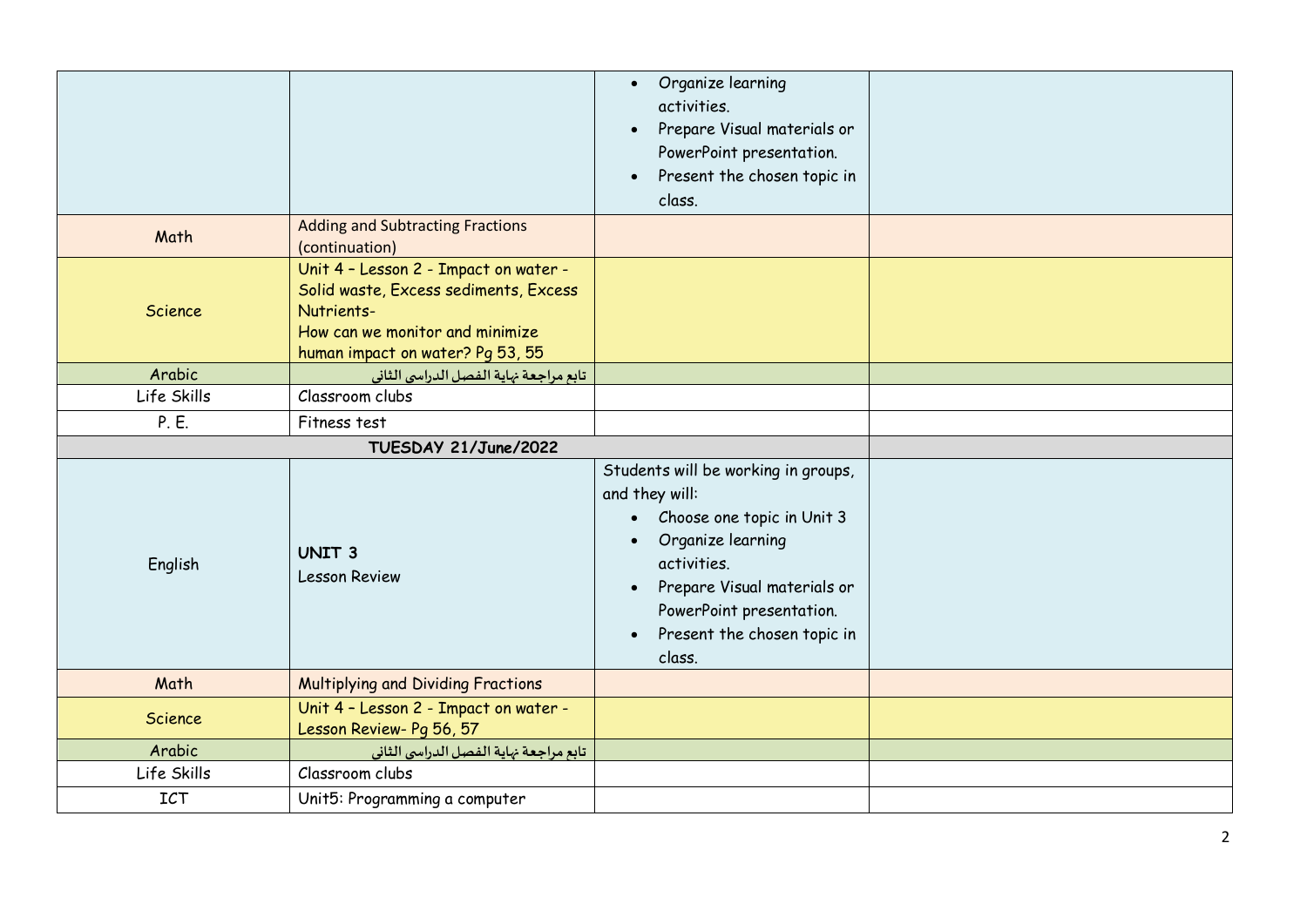|                | Lesson12: Create a simple calculator                                             |                                                                                                                                                                                                                                                                      |  |
|----------------|----------------------------------------------------------------------------------|----------------------------------------------------------------------------------------------------------------------------------------------------------------------------------------------------------------------------------------------------------------------|--|
|                | "Enrichment lesson"                                                              |                                                                                                                                                                                                                                                                      |  |
|                |                                                                                  |                                                                                                                                                                                                                                                                      |  |
| English        | <b>UNIT 4</b><br><b>Lesson Review</b>                                            | Students will be working in groups,<br>and they will:<br>• Choose one topic in Unit 4<br>Organize learning<br>$\bullet$<br>activities.<br>Prepare Visual materials or<br>$\bullet$<br>PowerPoint presentation.<br>Present the chosen topic in<br>$\bullet$<br>class. |  |
| Math           | Finding Percentages of a Quantity<br>(EASIER WAY)                                |                                                                                                                                                                                                                                                                      |  |
| Science        | Science Investigation- Waves of waste<br>Pq 49, 50                               |                                                                                                                                                                                                                                                                      |  |
| Arabic         | قراءة خارجية: يقرأ الطالب نصًا مناسبًا لمستواه ، ثم                              |                                                                                                                                                                                                                                                                      |  |
| Social Studies |                                                                                  |                                                                                                                                                                                                                                                                      |  |
| French         | Révision<br>Les adjectifs qualficatifs<br>Les homophones et/est<br>Small teacher |                                                                                                                                                                                                                                                                      |  |
|                |                                                                                  |                                                                                                                                                                                                                                                                      |  |
| English        | <b>UNIT 5</b><br><b>Lesson Review</b>                                            | Students will be working in groups,<br>and they will:<br>Choose one topic in Unit 5<br>Organize learning<br>activities.<br>Prepare Visual materials or<br>$\bullet$<br>PowerPoint presentation.<br>Present the chosen topic in<br>$\bullet$                          |  |